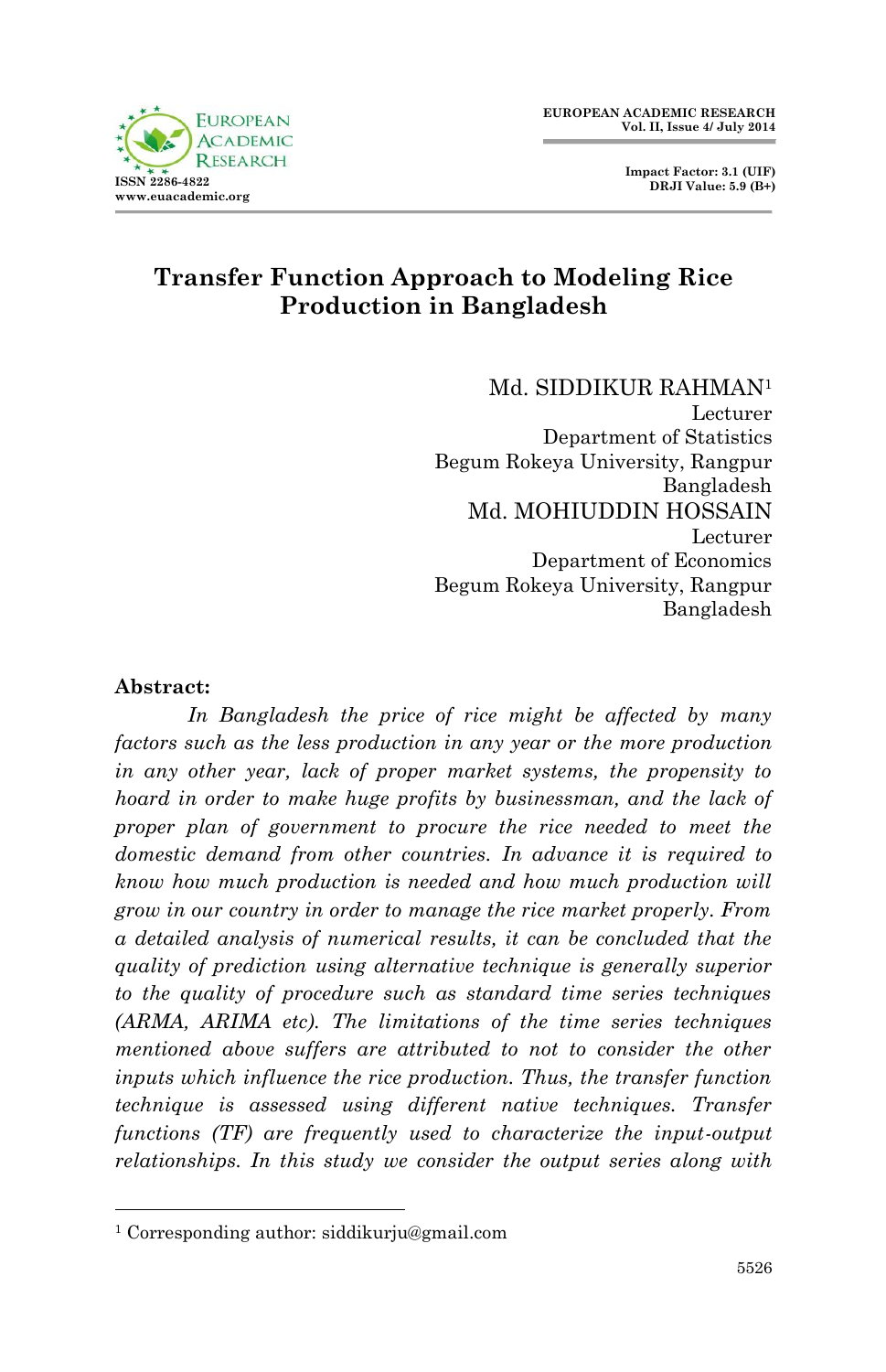*one important input variable cultivated area to model the boro production. To model the two time series variables transfer functionnoise model is considered. Among three tentative models considered to* 

*be fitted to data, the model 2 is*  $Y_t = \frac{(w_0 - w_1)}{w_0 - w_1}$ 1  $(\omega_0 - \omega_1 B)$  $t = \frac{1}{(1 - \delta_1 B)} \Lambda$  $Y_t = \frac{(\omega_0 - \omega_1 B)}{(\omega_0 - \omega_1 B)} X$ *B*  $\omega_0 - \omega_1 l$  $\delta$  $=\frac{(\omega_0 - \omega_0)}{(\omega_0 - \omega_0)}$  $\frac{(-1)^{n-1}}{-\delta_1 B} X_t$  found to be

*statistically significant.*

**Key words:** Rice production, Bangladesh, Transfer function, ARIMA modeling

# **Introduction:**

Production of rice depends on some measures which are taken during cultivation. In case of both local and cultivated varieties weathering of soil, tillage, irrigation, fertilizer application are maintained so that the production may not affected by any unexpected event. But now a day we are keeping our concentration to the high yielding varieties evolved by the research organizations like BRRI, BINA, BARI etc. have produced many high yielding and disease resistant varieties. Scientists have changed the genetic sequence of the improved rice varieties. Production inefficiency is usually analyzed by its two components– technical efficiency and allocative efficiency. In this study we provide a direct measure of production efficiency of the Bangladeshi rice farmers using a stochastic profit frontier and inefficiency effects model.

### **Source of data**

Data is collected from Ministry of Agriculture and Bangladesh Bureau of Statistics. The variables of interest include boro production from 1970 to 2008 and the corresponding cultivated area of the same time length.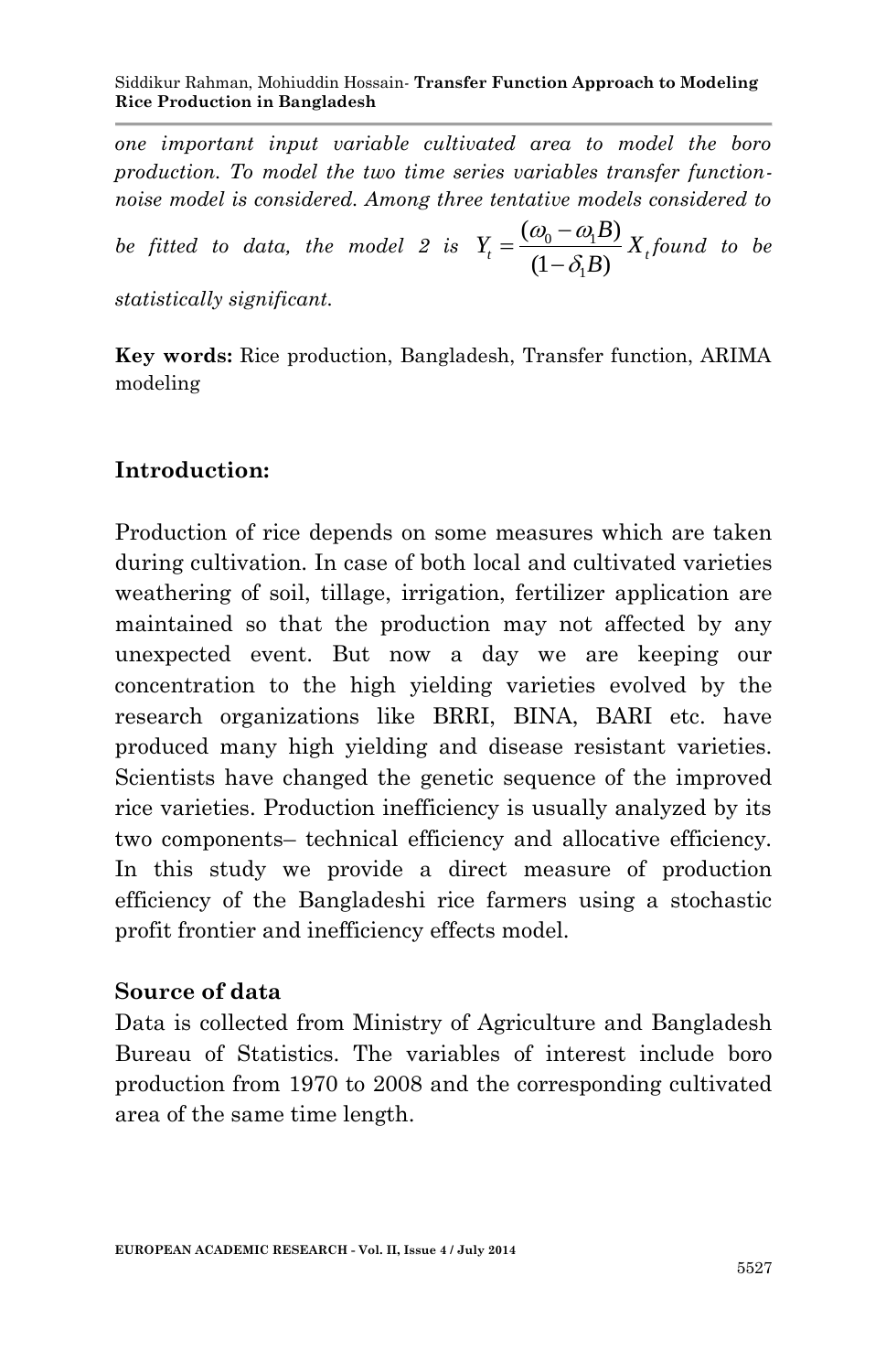### **Transfer Function Modelling**

#### **Single input transfer function-noise models**

We begin our discussion by considering the situation in which an output or, to use terminology more familiar to economists, endogenous variable  $Y_t$  is related to a single input, or exogenous, variable X through the dynamic model

$$
Y_t = \nu(B)X_t + N_\nu \tag{1.1}
$$

where, the lag polynomial  $\upsilon(B) = \upsilon_0 + \upsilon_1 B + \upsilon_2 B^2 + ...$ , allows X to influence y via a distribution lag,  $\nu(B)$  often being referred to as the transfer function and the coefficients  $v_i$  as the impulse response weights. The relationship between Y and X will not be deterministic; rather, it will be contaminated by noise, this being captured by the stochastic process  $N_t$ , which will generally be serially correlated. The crucial assumption made in the transfer function-noise model (7.2.1) is that  $X_t$  and  $N_t$ are independent, so that past X's influence future Y's, but not vice-versa. The full implications of this assumption, which rules out feedback from *Y* to *X* , along with other related concepts of exogeneity.

In general  $\nu(B)$  is of infinite order, and hence some restrictions must be placed on the transfer function before empirical implementation becomes feasible. The typical way in which restrictions are imposed is analogous to the approximation of the liner filter representation of a stochastic process by a ratio of low order polynomials in B, which leads to the familiar ARMA model (see Chapter 4). In the present circumstances,  $\nu(B)$  is written as the rational distribution lag

$$
\upsilon(B) = \frac{\omega(B)B^b}{\delta(B)}
$$
\n(1.2)

**EUROPEAN ACADEMIC RESEARCH - Vol. II, Issue 4 / July 2014**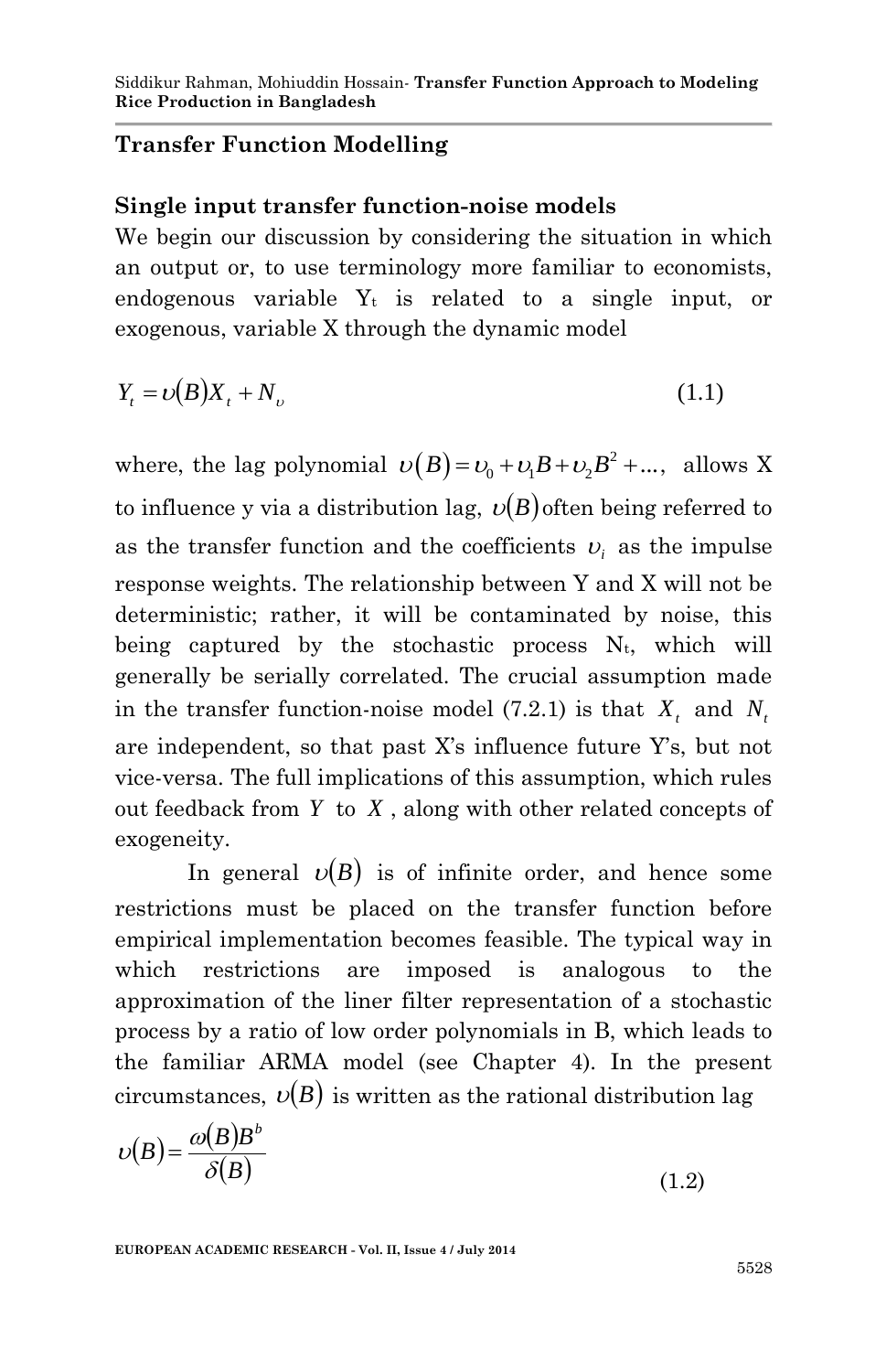Here, the numerator and denominator polynomials are defined as

$$
\omega(B) = \omega_0 - \omega_1 B - \dots - \omega_s B^s
$$

and

$$
\delta(B) = 1 - \delta_1 B - \dots - \delta_r B^r
$$

with the roots of  $\delta(B)$  all assumed to be less than unity. The possibility that there may be a delay of b periods before X begins to influence Y is contemporaneous relationship,  $b = 0$ . The parameter b is sometimes referred to as the dead-time of the model. The relation between the impulse response weights  $v_i$  and the parameters  $\omega_0, ..., \omega_i, \delta_1, ..., \delta_r$  and b can be obtained by equating the coefficients of  $B^j$  in

$$
\delta(B)\nu(B) = \omega(B)B^b
$$

## **Model Identification and Validation**

### **Stationarity Check**

The prediction of rice production in Bangladesh correctly is required for not only ensuring the food supply by government's different activities such as import but also curbing the price of rice through interventions because rice market in Bangladesh is very volatile. The production of rice is affected by climatic volatility, shortage of logistic supports, such as fertilizer, seeds, irrigation, etc, low and high price of rice influenced mostly by lack of proper management of uninterrupted rice supply by government. The prediction of rice production requires sophisticated techniques such as transfer function model.

This section presents the model identification, estimation, and validation approaches. The techniques include line diagrams, correlogram, unit root test, cross correlations, Transfer function modeling and forecast of time series data. Here our main objective is to find the mechanism of generating time series rice production over time using transfer function, a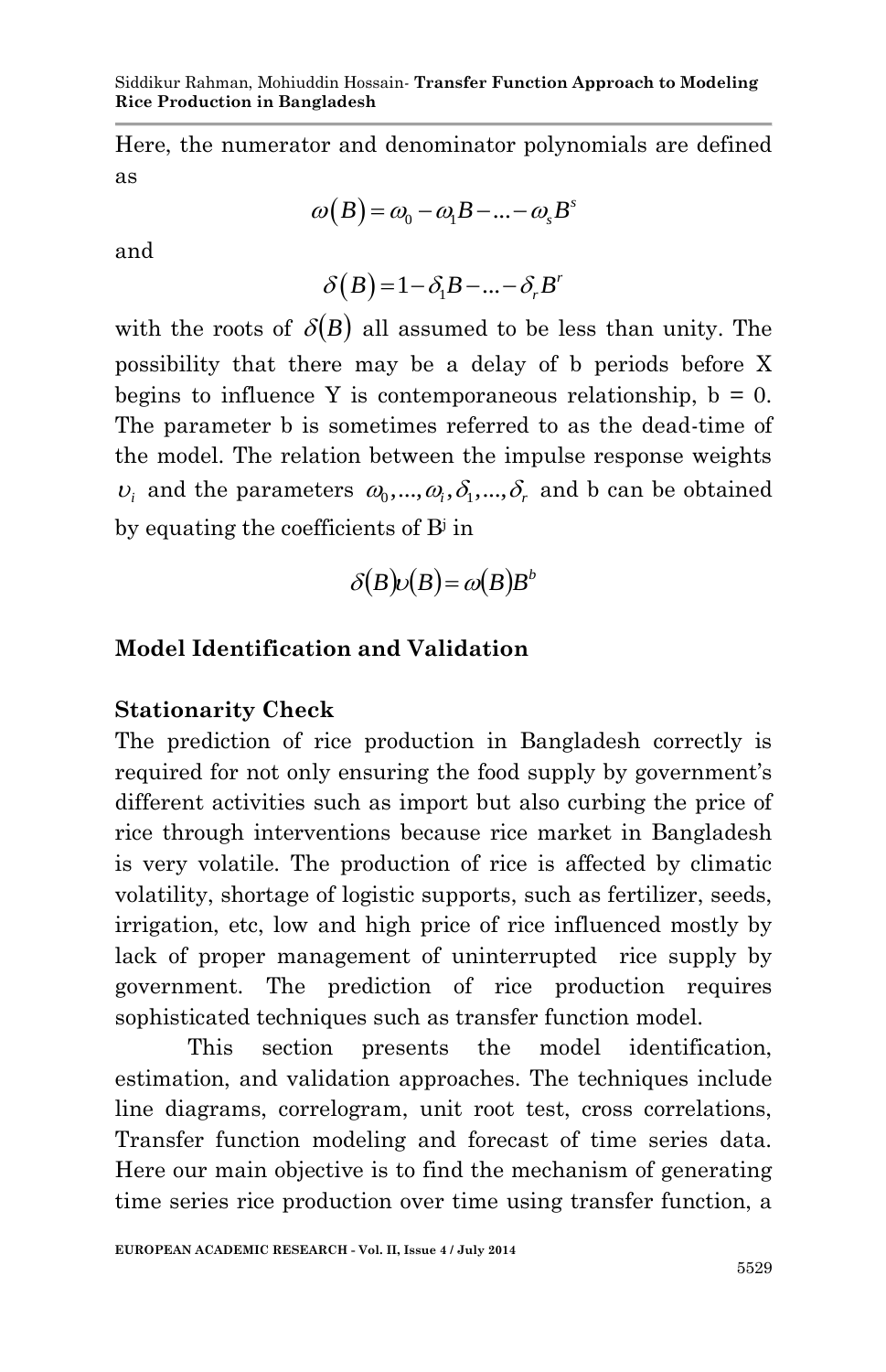function which utilizes the relationship among different time series data, one being treated as dependent variable and others independent. To model the rice production over time a noise model and transfer function contributed by one important input variable area cultivated are considered here. The verification of association between two variables considered for model building is confirmed through a line diagram which shows a positive relationship between them.



**Figure 01: Line graph of Boro rice production and its cultivated area**.



**Figure 02: Boro production in Bangladesh from 1970-2008**

Figure 1 shows that the Boro production from 1970 to 2008 the overall Boro production over time is increasing. That is, the upward trend in the level of Boro production reinforces. To model data requires some transformation such as differencing in order to make the non- stationary data into stationary.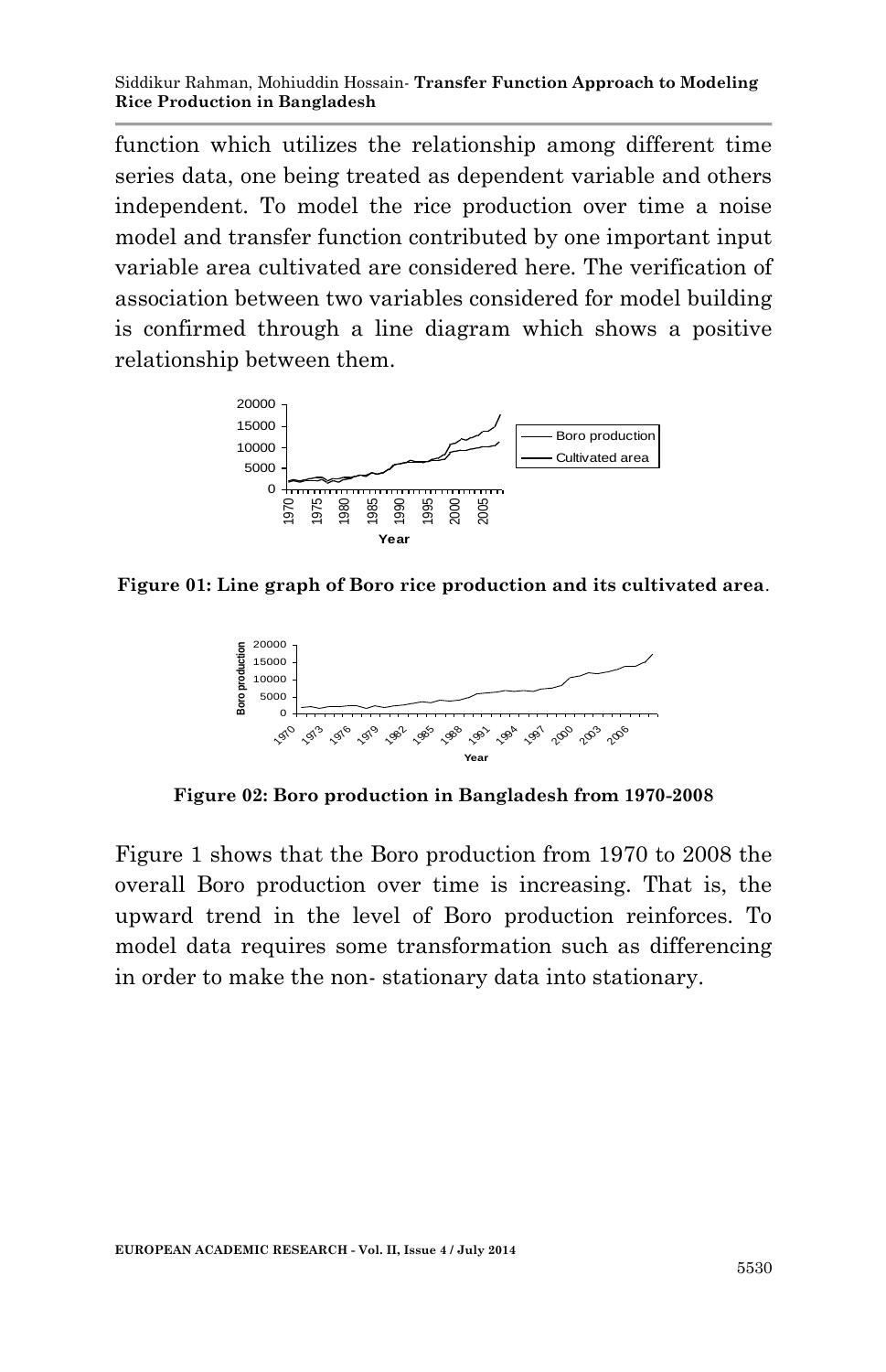

**Figure 03: Autocorrelation and partial autocorrelation function plot for Boro rice production**

To confirm that the level in Boro production is not constant, we can generate ACF and PACF plots. ACF charts plot the average correlation between any time point and the previous point. The PACF plots the same relation with intervening points correlations removed.

|                    |          | 1% Critical Value* | $-3.6353$ |
|--------------------|----------|--------------------|-----------|
| ADF Test Statistic | 1.703222 | 5% Critical Value  | -2.9499   |
|                    |          | 10% Critical Value | $-2.6133$ |

**Table 01: Unit root test for variable Boro production**

Review of these plots reveals extensive auto correlation. The autocorrelation, statistically significant, declines exponentially, confirming the non-stationarity of data. With the help ADF test we may conclude that the production data is non-stationary. Because the value of ADF tests statistics is less than the tabulated value. Since the rice production over time is nonstationary, to model this series data stationarity of data is required. The way of making non-stationary data into stationary is difference approach. So first difference of the data is made and verified the stationarity again by the approaches used below.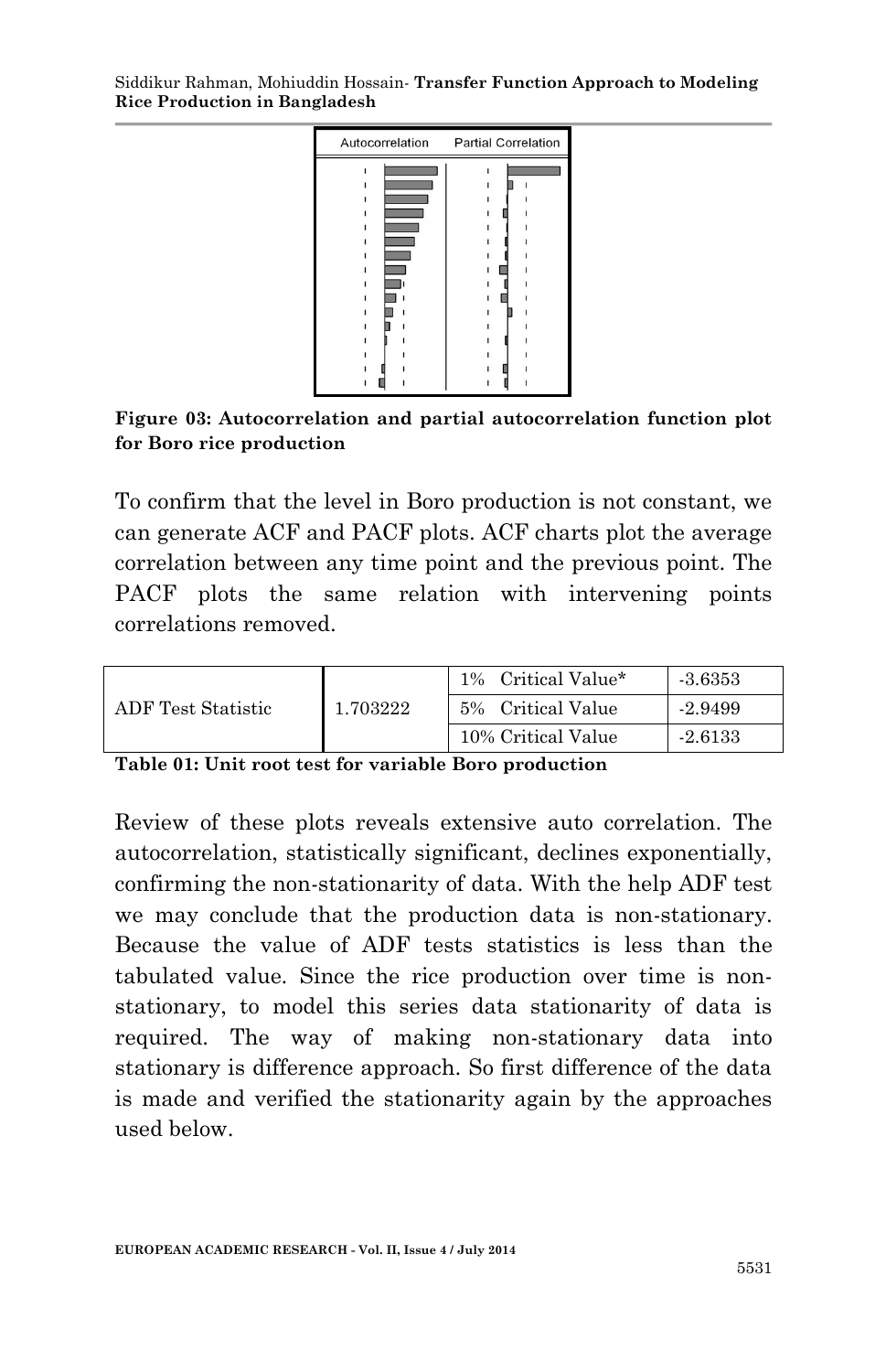

**Figure 04: Line graph of boro production after first difference**

| Autocorrelation | <b>Partial Correlation</b> |
|-----------------|----------------------------|
|                 |                            |
|                 |                            |
|                 |                            |
|                 |                            |
|                 |                            |
|                 |                            |
|                 |                            |
|                 |                            |
|                 |                            |
|                 |                            |
|                 |                            |
|                 |                            |
|                 |                            |
|                 |                            |
|                 |                            |
|                 |                            |

**Figure 05: Autocorrelation and partial autocorrelation function plot for rice production after first difference**

| ADF Test Statistic |             | 1% Critical Value* | -4.2324   |
|--------------------|-------------|--------------------|-----------|
|                    | $-3.291955$ | 5% Critical Value  | $-3.5386$ |
|                    |             | 10% Critical Value | $-3.3009$ |

**Table 02: Unit root test for variable Boro production after first difference**

The line diagram and sample ACF and SPACF confirm that the first differenced rice production data is stationary. The formal test for verifying the non-constant level in the data has been recourse, which is ADF test. The results of ADF applied to the transformed data are presented in table (02). The conformity of stationarity of data is established in the above three approaches.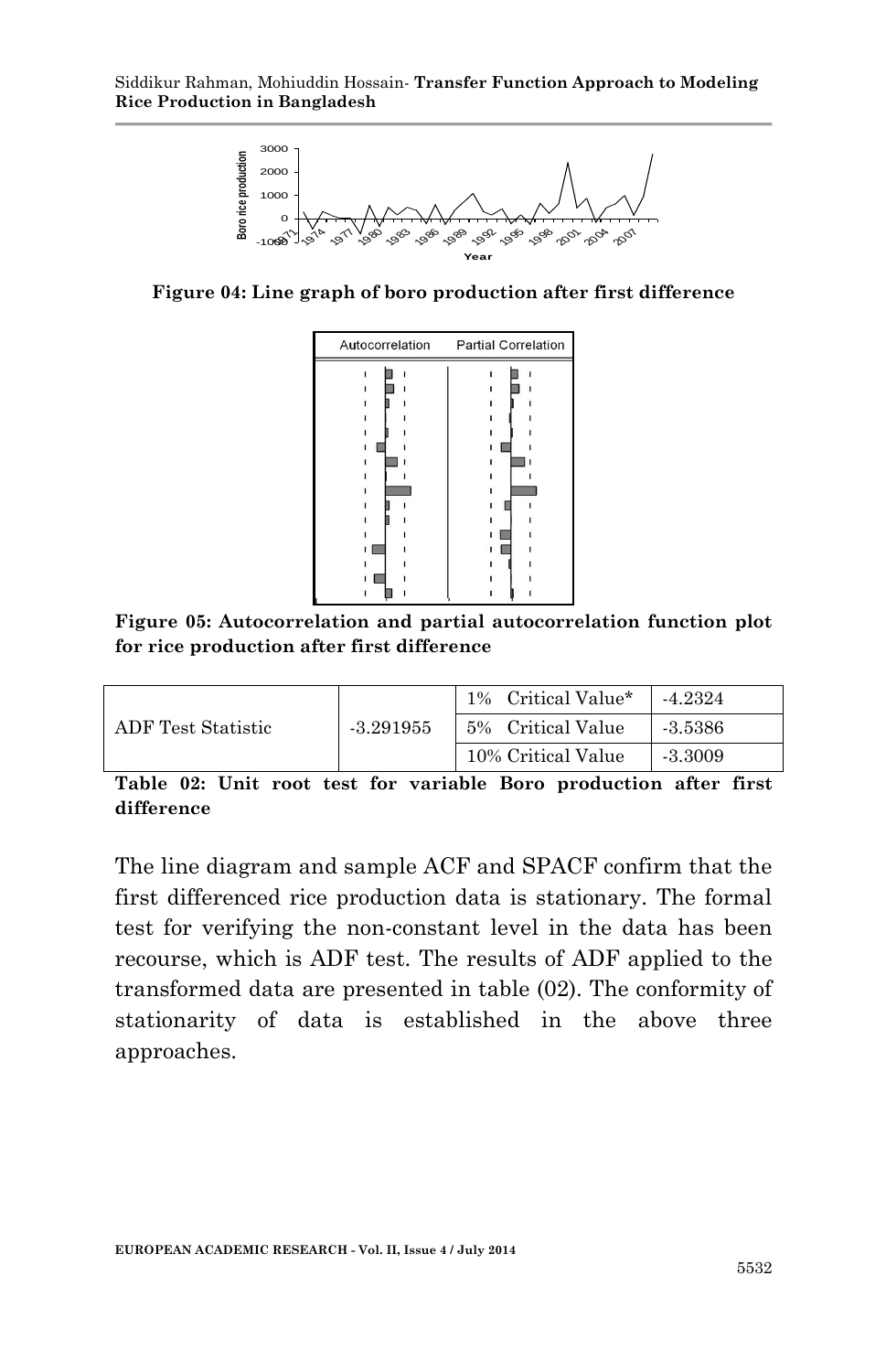

**Figure 06: Cultivated area of Boro in Bangladesh from 1970-2008**

| Autocorrelation | <b>Partial Correlation</b> |
|-----------------|----------------------------|
|                 |                            |
|                 |                            |
|                 |                            |
|                 |                            |
|                 |                            |
|                 |                            |
|                 |                            |
|                 |                            |
|                 |                            |
|                 |                            |
|                 |                            |
|                 |                            |
|                 |                            |
|                 |                            |
|                 |                            |
|                 |                            |

**Figure 07**: **Autocorrelation and partial autocorrelation function plot for Cultivated Boro area.**

Figure 06 shows the area cultivated with Boro production from 1970 to 2008. The overall Boro production area over time is increasing. In the line graph we see that the area data is non stationary because it has a trend. If we convert the non stationary data into stationary data, then we will be able to apply the various stationary methods such as ARMA, ARIMA etc. That is, the upward trend in the level of Boro cultivated area has a next of kin .we can produce ACF and PACF plots for the area data. ACF charts plot the association between several time positions and the previous position. The PACF plots the similar relation with intervening points correlations detached.

| ADF Test Statistic | 1.20914 | 1% Critical Value* | $-3.6117$ |
|--------------------|---------|--------------------|-----------|
|                    |         | 5% Critical Value  | -2.9399   |
|                    |         | 10% Critical Value | -2.6080   |

**Table 03: Unit root test for variable Boro cultivated area**

**EUROPEAN ACADEMIC RESEARCH - Vol. II, Issue 4 / July 2014**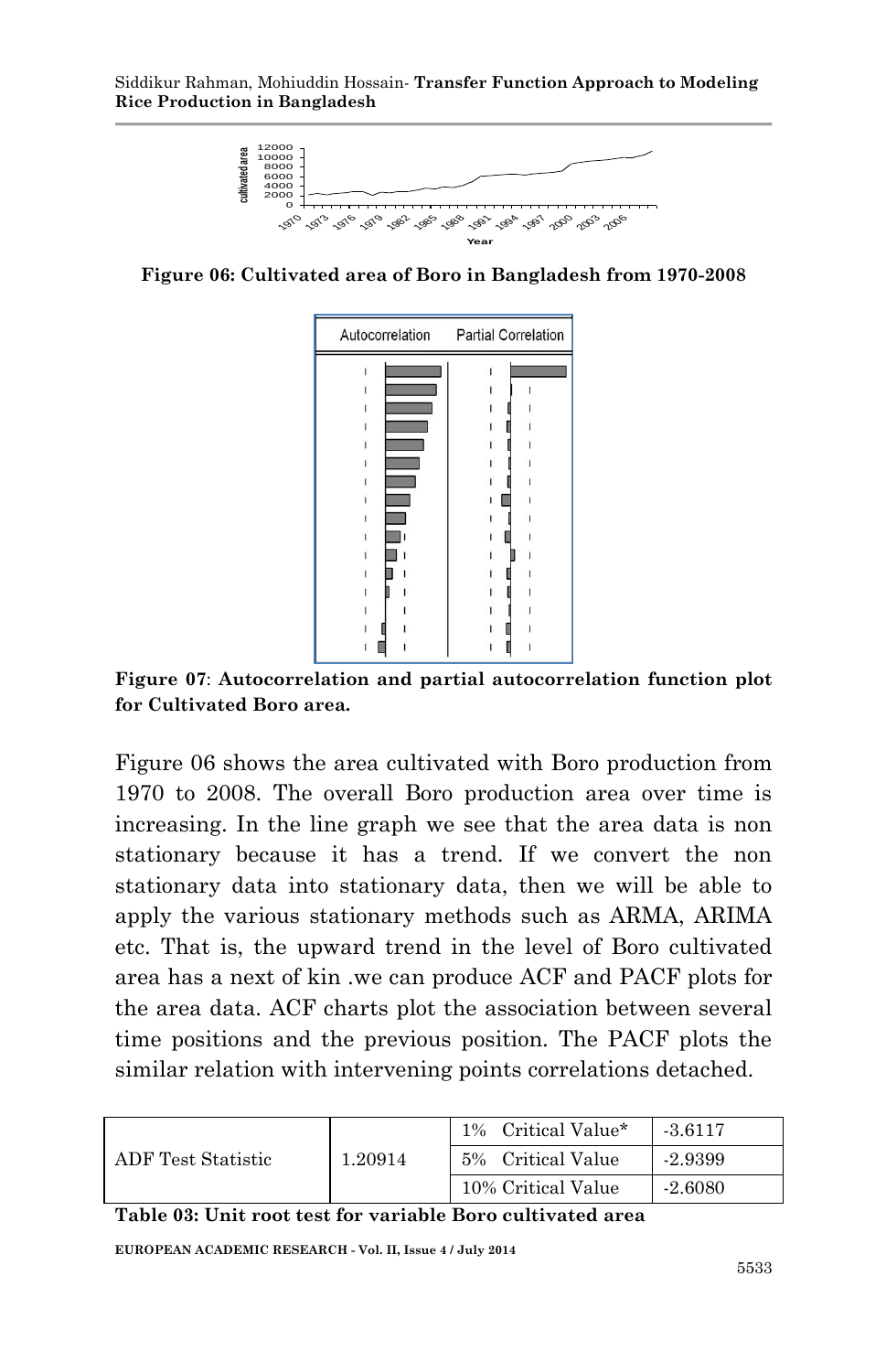The ACF and PACF show the data is non-stationary. The autocorrelations decline exponentially as the lag goes far away. A more formal test like the Augmented Dickey Fuller (ADF) test which confirms the time series data is whether stationary or not. With the help ADF test we may conclude that the cultivated area data is non stationary because the absolute value of ADF tests statistics 1.209194 is less than the absolute tabulated value of that statistic.



**Figure 08: Line graph of Boro cultivated area after first difference**



**Figure 09: Autocorrelation and partial autocorrelation function plot for Boro area after first difference**

Figure 09 shows the area cultivated after first difference from 1970 to 2008. The overall Boro cultured area, seems to be constant over time.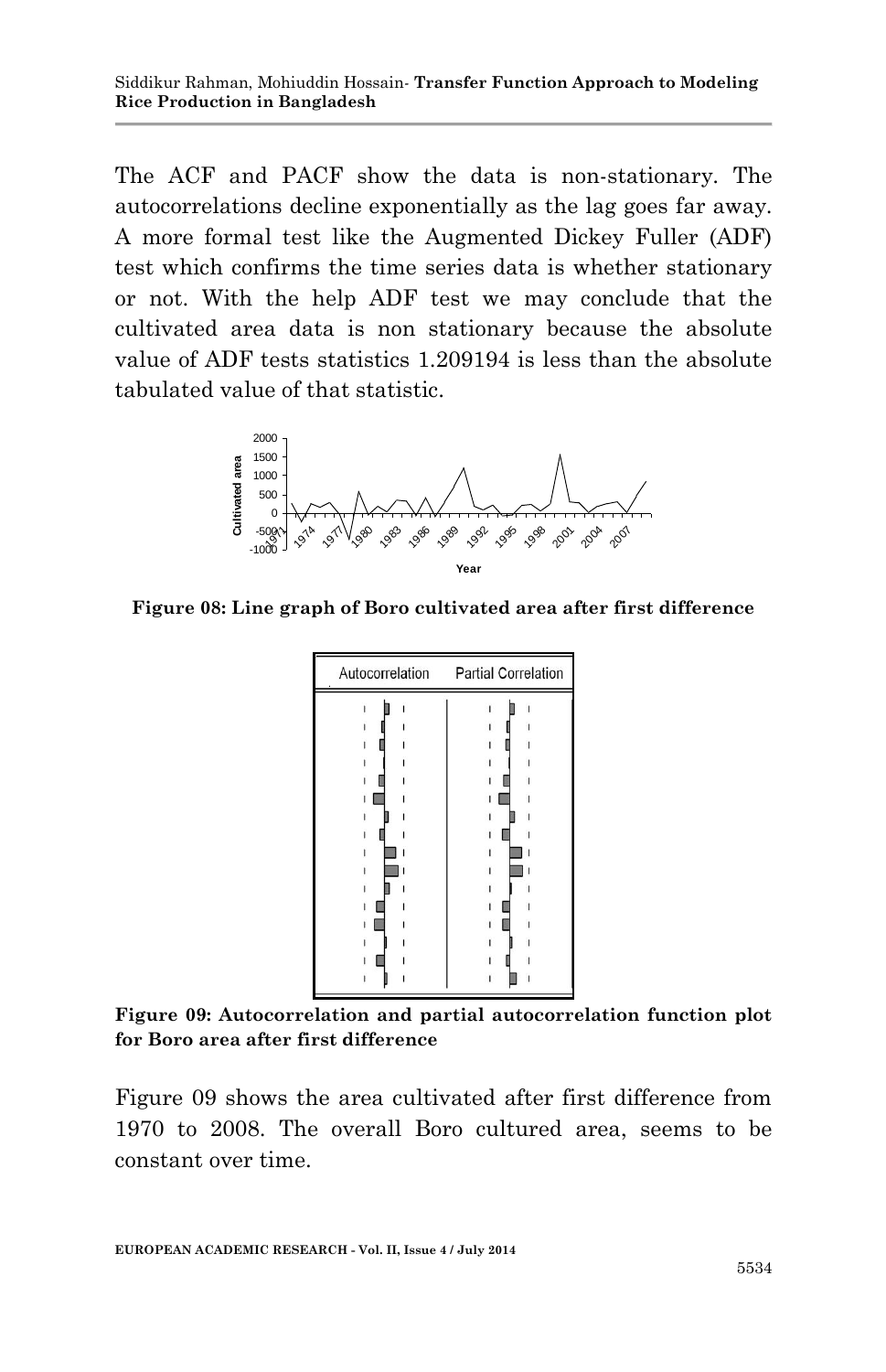| ADF Test Statistic |             | Critical Value*<br>$1\%$ | $-3.6171$ |
|--------------------|-------------|--------------------------|-----------|
|                    | $-5.258241$ | 5% Critical Value        | $-2.9422$ |
|                    |             | 10% Critical Value       | $-2.6092$ |

**Table 04: Unit root test after performing first difference**

With the help ADF test we may bring to a close that the cultivated area data after first difference is stationary. Because the absolute value of ADF test statistics is greater than the absolute tabulated value. So, we can say that the time series data for cultivated area is stationary after first difference.

## **Model identification**

The first step is to identifying the transfer function is to prewhitten the input series. The line diagram of land cultivated with rice , the plot of ACF and PACF as shown in section of stationarity check indicate that the input series area, *Xt* is not stationary but first difference is stationary. This series *Xt* is modeled as an ARIMA (0, 1, 0). The model is  $X_t - X_{t-1} = \alpha_t$ .

We now pretreat output series  $Y_t$  as like as the prewhitened input series  $X_t$ . The model is  $Y_t - Y_{t-1} = \beta_t$ . Now we calculate cross-correlation between  $\alpha_t$  and  $\beta_t$  to identify transfer function identification parameters r, s and b.

Where,  $r =$  Autoregressive order of function.

s = Number of moving average terms-1

b = Delay of impact

| Lag | Covariance | Correlation |
|-----|------------|-------------|
| -9  | 375960     | 0.19992     |
| -8  | 357993     | 0.19036     |
| -7  | 453681     | 0.24125     |
| -6  | 358922     | 0.19086     |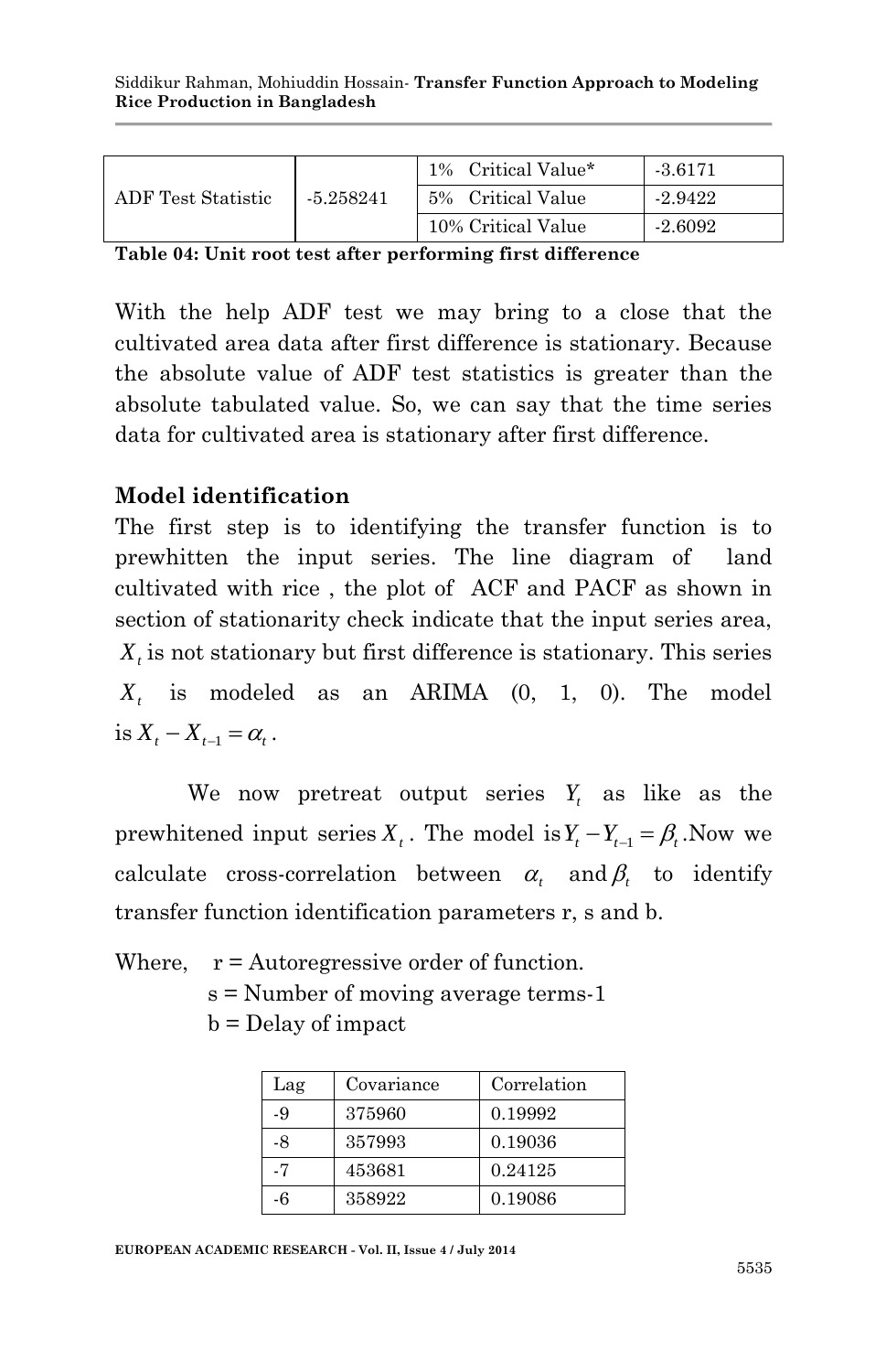| -5             | 426298  | 0.22668 |
|----------------|---------|---------|
| $-4$           | 480318  | 0.25541 |
| -3             | 599419  | 0.31874 |
| $-2$           | 573277  | 0.30484 |
| $-1$           | 665895  | 0.35409 |
| 0              | 1011784 | 0.53802 |
| 1              | 788056  |         |
| $\overline{2}$ | 687166  | 0.36540 |
| 3              | 657400  | 0.34957 |
| 4              | 640870  | 0.34078 |
| 5              | 601583  | 0.31989 |
| 6              | 564310  | 0.30007 |
| 7              | 490870  | 0.26102 |
| 8              | 461043  | 0.24516 |
| 9              | 376210  | 0.20005 |

**Table 05: Cross correlation between Boro production and cultivated area**



**Figure 10: Cross correlation between production and land cultivated area after first difference**

At first, first significant CCF (k) is found at the point  $b=0$ . Then the significant CCF (k) is found at the point -1 and -2. So, the value of  $s = (b + s) - b = 2$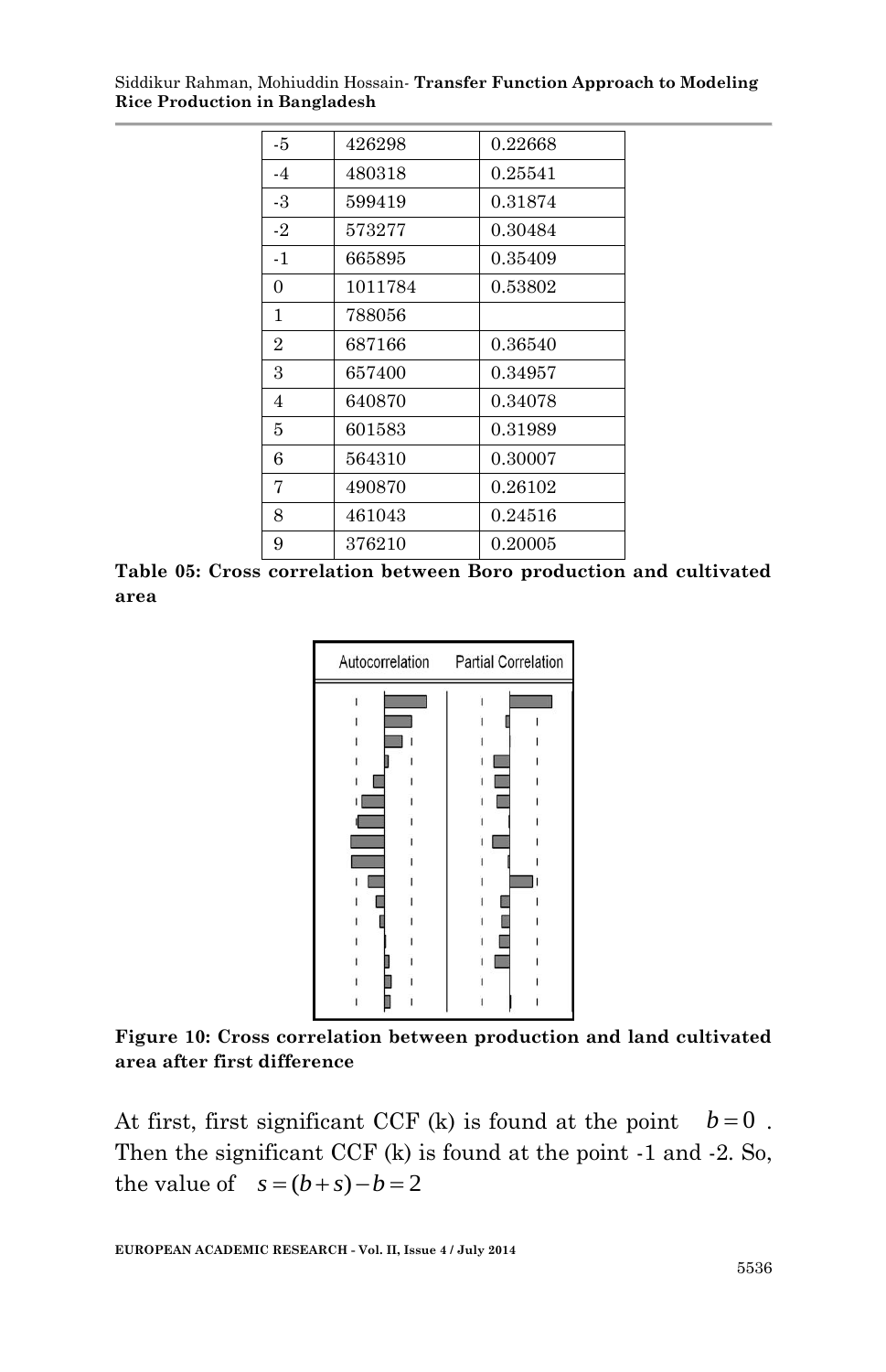To find out the impulse function, at first we have to calculate cross-correlation, variance of prewhitened inputs series,  $\alpha_t$  and pretreated output series,  $\beta_t$ . The impulse function is given by

$$
\hat{\mathbf{v}}_k = (\frac{\hat{\mathbf{v}}_{\beta}}{\hat{\mathbf{v}}_{\alpha\beta}}) \hat{\hat{\mathbf{p}}}_{\alpha\beta}(K)
$$

| Lag            | Cross<br>correlation<br>$(\overset{\wedge}{\rho}_{\scriptscriptstyle{\alpha\beta}}(\overline{\cal K}))$ | Input                                                                | Output                                                               | Impulse function<br>$(\mathcal{V}_k)$ |
|----------------|---------------------------------------------------------------------------------------------------------|----------------------------------------------------------------------|----------------------------------------------------------------------|---------------------------------------|
| $\Omega$       | 0.8415                                                                                                  |                                                                      |                                                                      | 1.443132                              |
| $\mathbf{1}$   | 0.0907                                                                                                  |                                                                      |                                                                      | 0.155546                              |
| $\overline{2}$ | 0.0448                                                                                                  |                                                                      |                                                                      | 0.07683                               |
| 3              | 0.0067                                                                                                  |                                                                      |                                                                      | 0.01149                               |
| $\overline{4}$ | $-0.0469$                                                                                               |                                                                      | The<br>standard<br>deviation<br>of<br>pretreated output<br>series is | $-0.08043$                            |
| 5              | $-0.0105$                                                                                               | The<br>standard<br>deviation<br>of<br>prewhitened input<br>series is |                                                                      | $-0.01801$                            |
| 6              | $-0.1565$                                                                                               |                                                                      |                                                                      | $-0.26839$                            |
| 7              | 0.1126                                                                                                  |                                                                      |                                                                      | 0.193104                              |
| 8              | $-0.0128$                                                                                               |                                                                      |                                                                      | $-0.02195$                            |
| 9              | 0.1929                                                                                                  |                                                                      |                                                                      | 0.330814                              |
| 10             | 0.0603                                                                                                  | $\sigma_{a}$ = 387.9985                                              | $\sigma_{\beta}$ = 387.9985                                          | 0.103412                              |
| 11             | 0.0428                                                                                                  |                                                                      |                                                                      | 0.0734                                |
| 12             | $-0.0805$                                                                                               |                                                                      |                                                                      | $-0.13805$                            |
| 13             | $-0.1857$                                                                                               |                                                                      |                                                                      | $-0.31847$                            |
| 14             | $-0.0049$                                                                                               |                                                                      |                                                                      | $-0.0084$                             |
| 15             | $-0.127$                                                                                                |                                                                      |                                                                      | $-0.2178$                             |
| 16             | 0.0051                                                                                                  |                                                                      |                                                                      | 0.008746                              |

**Table 06: Finding impulse function against lag value**

Now, the value of r is determined from the graph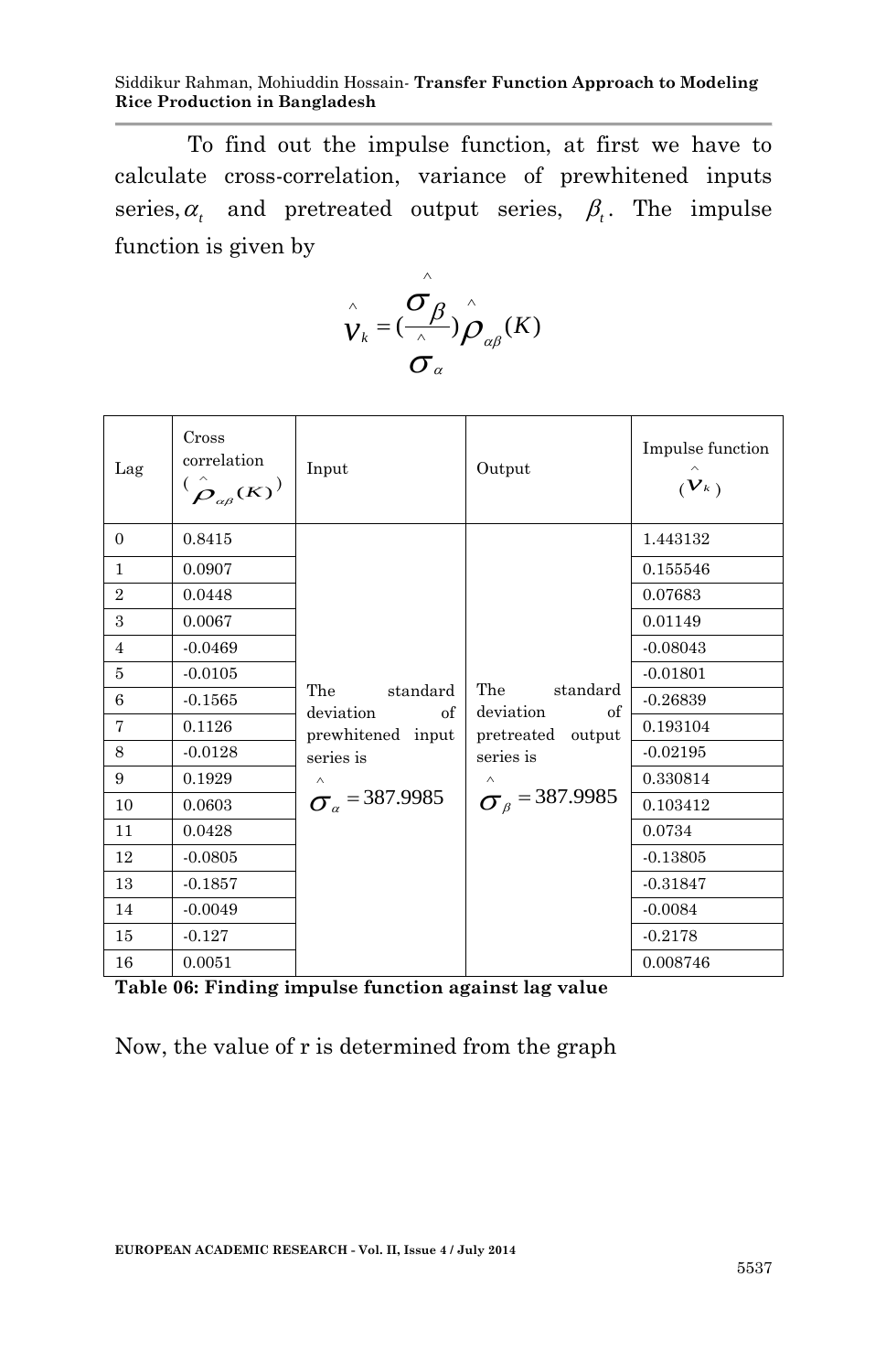

**Figure 11: Line graph of lag value and impulse function**

From the graph we see that the curve holds a damped sign and an exponential decay. So, the value of r may be 1 or 2.The identification of r, b, and s leads to consider three tentative models. The model specifications are as follows:

Model 1: 
$$
Y_t = (\omega_0 - \omega_1)X_t
$$
  
Model 2:  $Y = (\omega_0 - \omega_1 B)Y_t$ 

$$
\text{Model 2:} \qquad Y_t = \frac{(\omega_0 - \omega_1 B)}{(1 - \delta_1 B)} X_t
$$

Model 3: 
$$
Y_t = \frac{(\omega_0 - \omega_1 B)}{(1 - \delta_1 B - \delta_2 B^2)} X_t
$$

#### **Model estimation**

 $\overline{1}$   $\overline{1}$   $\overline{1}$ 

Now we estimate three model separately. The results of estimated models are presented in the following tables.

Now, we have to choose a correct to explain the boro production time series data in terms of noise model and transfer model among three tentative models.

| coefficient                     | Estimate  | Std.<br>error | t-<br>stat | Significant | AIC    | BІC     |
|---------------------------------|-----------|---------------|------------|-------------|--------|---------|
| $\theta_{\scriptscriptstyle 0}$ | 66.83     | 80.2773       | 0.83       | 0.4109      |        |         |
| $\omega_{0}$                    | 1.44      | 0.1592        | 9.06       | < 0.001     | 546.39 | 551.229 |
| $\omega_{1}$                    | $-.02016$ | 0.1654        | 0.12       | .9036       |        |         |

**Table 07: Estimation of model 1**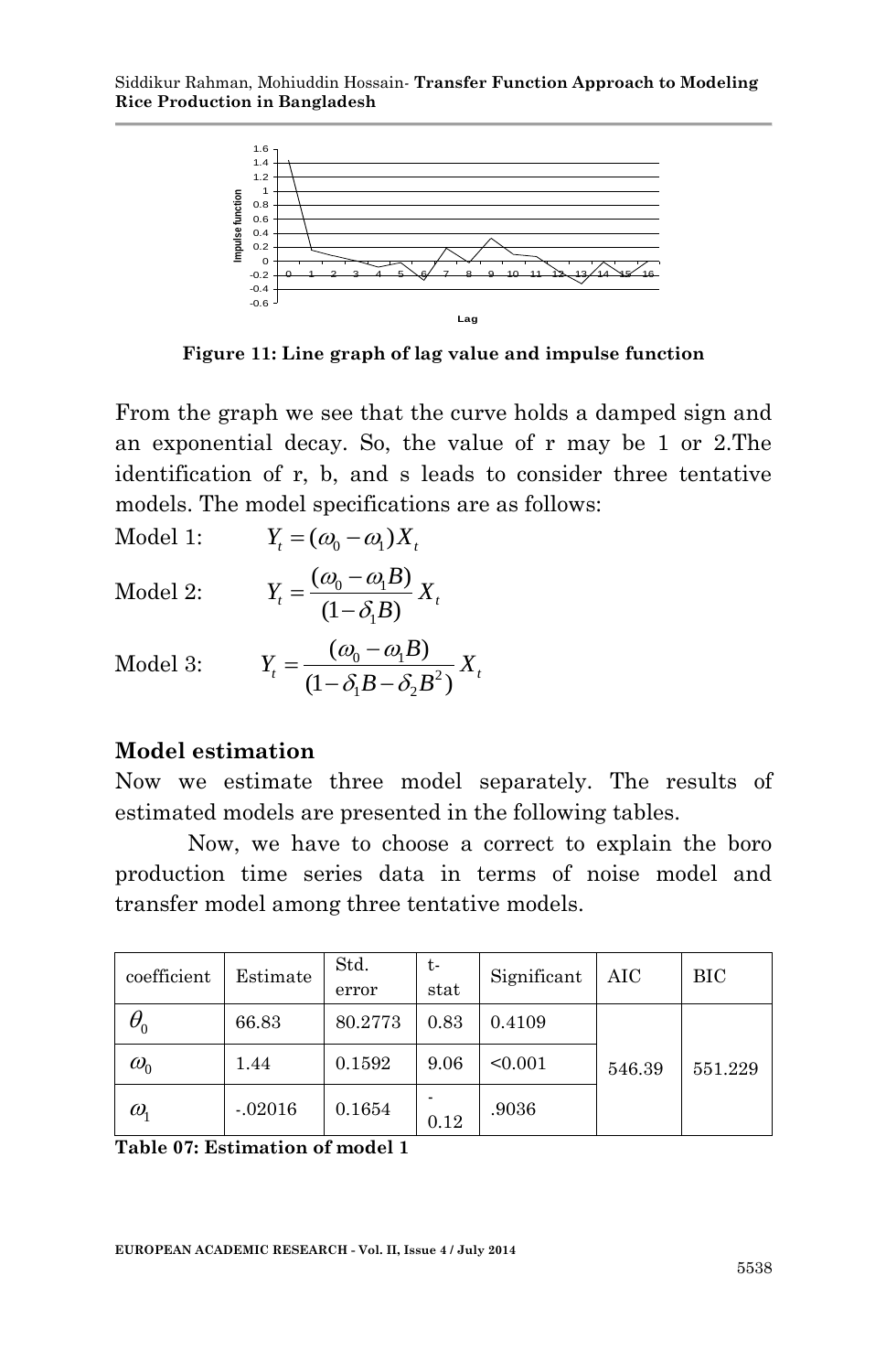| Coefficient                     | Estimate  | Std.<br>error | t-<br>Stat | Significance | AIC    | SBC    |
|---------------------------------|-----------|---------------|------------|--------------|--------|--------|
| $\theta_{\scriptscriptstyle 0}$ | $-1195.7$ | 2350.3        | $-0.51$    | 0.6143       |        |        |
| $\omega_{0}$                    | 1.49132   | 0.15966       | 9.34       | < 0.0001     | 542.19 | 548.63 |
| $\omega_{\text{\tiny{l}}}$      | 1.23904   | 0.19394       | 6.39       | < 0.0001     |        |        |
| $\delta_{\scriptscriptstyle 1}$ | 0.9651    | 0.05515       | 17.50      | < 0.0001     |        |        |

Siddikur Rahman, Mohiuddin Hossain*-* **Transfer Function Approach to Modeling Rice Production in Bangladesh**

**Table 08: Estimation of Model 2**

| Coefficient                      | Estimate | Std.<br>error | t-Stat | Significance | AIC    | SBC    |
|----------------------------------|----------|---------------|--------|--------------|--------|--------|
| $\theta_{\scriptscriptstyle 0}$  | 31.673   | 111.095       | 0.29   | 0.7775       |        |        |
| $\omega_{0}$                     | 1.434    | 0.168         | 8.54   | < 0.001      |        |        |
| $\omega_{1}$                     | 0.045    | 1.47          | 0.003  | 0.975        | 535.37 | 543.29 |
| $\delta_{\scriptscriptstyle{1}}$ | 0.041    | 1.013         | 0.04   | 0.967        |        |        |
| $\delta_{\scriptscriptstyle 2}$  | 0.1153   | 0.118         | 0.07   | 0.333        |        |        |

**Table 09: Estimated Model 3**

Among the three models, the model 1 has the highest value of AIC and SBC & all the coefficient term are insignificant. So, Model 1 is less efficient.

Again, the model 3 has lower value of AIC and SBC but all the coefficient terms are insignificant. On the other hand, the model of has slightly higher value of AIC and SBC but all the value of coefficients terms are significant. So, the model 2 is the correct tentative model.

The coefficient of tentative model can be interpreted in the following way.

The moving average constant part of the ARIMA model for the noise series is  $\omega_0 = -1195.69$ .

The numerator factor of a transfer function is like the moving average part of the ARIMA model and its value is  $\omega_{\rm i} = 1.23904$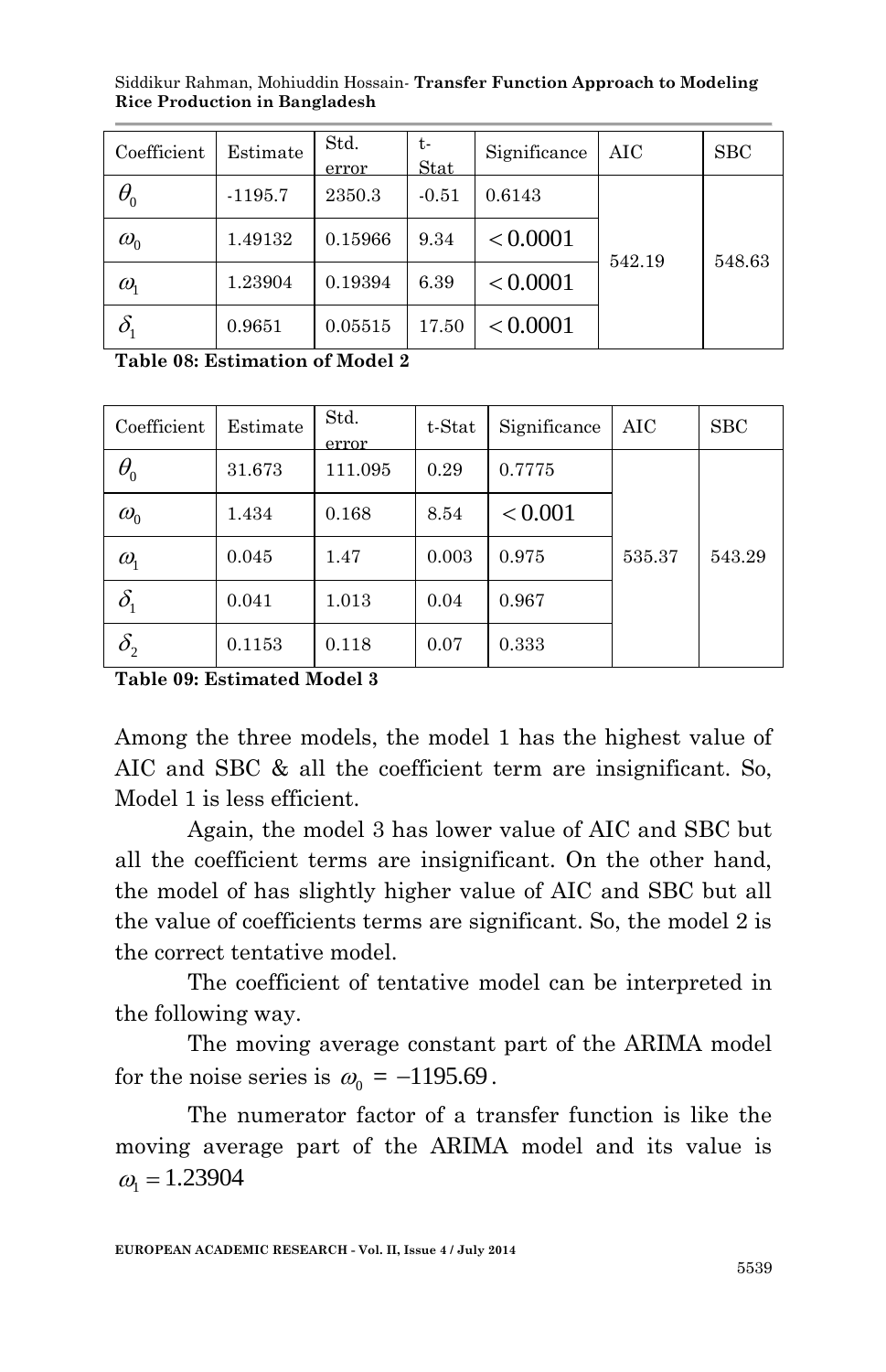The denominator factor of a transfer function is like autoregressive part of the ARIMA model and its value is  $\delta_i =$ 0.96501.

### **Diagnostic check**

After the model coefficient has been estimated, various checks may be performed to determine its adequacy. The fitted model can be inadequate if the fitted model, the transfer function, or both the noise and transfer function models are incorrect.



**Figure 12: Autocorrelation and partial autocorrelation function of residuals**

All auto correlation and partial auto correlation lie between 95% confidence interval. Thus, the model specification is correct.

| To<br>lag | $\chi^2$ | DF | $Pr > \chi^2$ | Autocorrelations |          |          |          |          |          |
|-----------|----------|----|---------------|------------------|----------|----------|----------|----------|----------|
| 6         | 2.37     | 6  | 0.8823        | 0.030            | 0.017    | 0.083    | 0.046    | $-0.084$ | $-0.187$ |
| 12        | 6.81     | 12 | 0.8698        | 0.065            | $-0.257$ | $-0.057$ | 0.009    | 0.118    | $-0.014$ |
| 18        | 10.04    | 18 | 0.9305        | $-0.104$         | 0.164    | 0.063    | 0.036    | 0.061    | $-0.06$  |
| 24        | 14.33    | 24 | 0.9387        | $-0.024$         | $-.024$  | 0.037    | $-0.052$ | 0.019    | 0.014    |

**Table 10: Auto correlation check for residuals**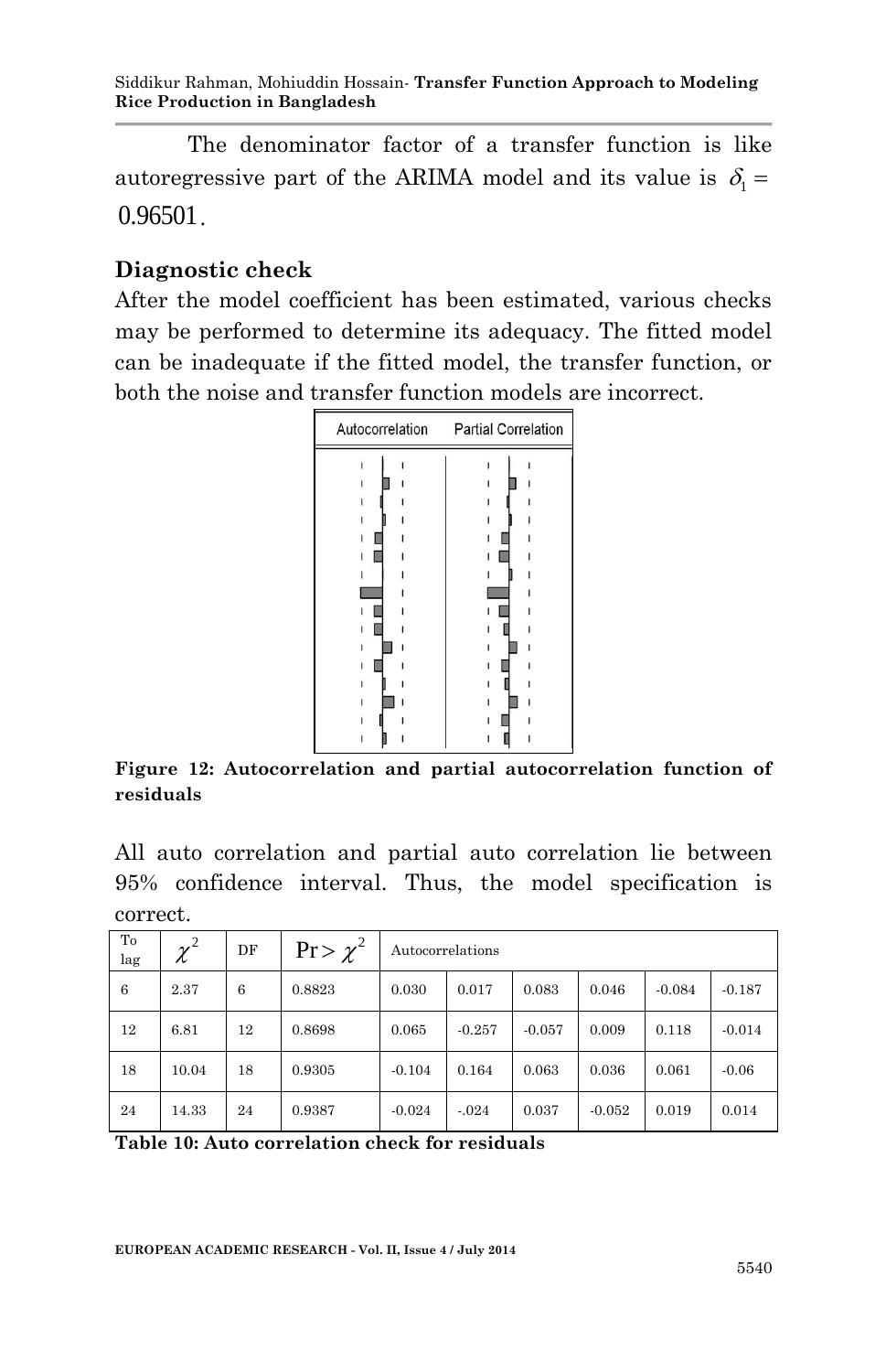The  $\chi^2$  test statistics indicates for the residuals are uncorrelated (white noise) or contain additional information that might be utilized by a more complex model. In this case, the test statistics reject that autocorrelation exists at the level of significance. That is, the residuals are white noise.

# **Forecasting**

There is an insightful relationship between forecasting and the rice production. In production as in forecasting, one casts a 'year' forward. This cast is called a forward cast or forecast.

There are mainly three types of forecasting method such as Time series (Univariate), Causal (Multivariate) and Qualitative forecasting Methods. For Boro production and cultivated area data we have applied Causal (Multivariate) forecasting method. After first difference, the boro production and cultivated area time series data have become stationary after performing first difference. Thus, the time series data for Boro production and its area, the simplest from of the transfer function can be written as,  $\omega_0(Area) - \omega_0 \times B$  $-\omega_0 \times B(Ar)$ 

$$
Boro - B(Boro) = \frac{\omega_0(Area) - \omega_0 \times B(Area)}{1 - \delta_1 B}
$$

After some simplification, we can perform the relationship between future boro production with the value present and past value of boro production and cultivated area. The aspect relationship has indicated as follows: ue of boro production and cultivated area. The asp<br>ationship has indicated as follows:<br> $Boro = (\delta_1 + 1)B(Boro) + \delta_1 B^2(Boro) + \omega_0 (Area) - \omega_0 B(Area)$ 

2 We are able to perform in forecast, such as:

 $Boro(2008) = 14869.75$ 

# **Conclusion**

We have considered three tentative models. Among these three tentative models, we have chosen a correct model for this data. We have estimated three model coefficient and AIC& SBC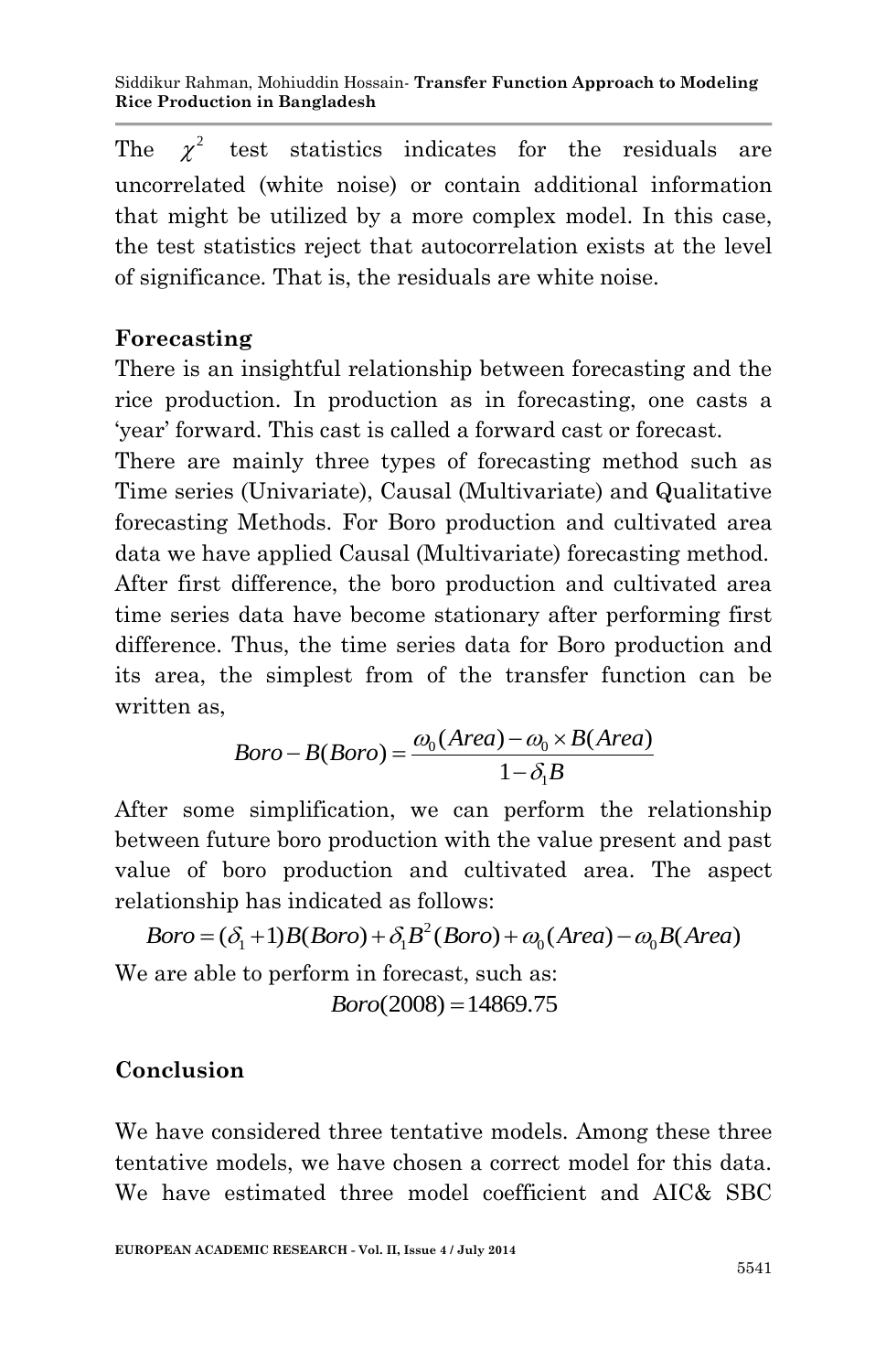criteria. By comparing, the model coefficient and AIC & SBC criteria we have decided that the Model 2 is correct for the production and area data. The diagnostic checking is performed .we have forecasted for the year 2008. But future forecast is not possible because input variables such as how much land will be cultivated are not possible to know. If the input variable such as cultivated area for the future year is measured, then we can forecast the rice production for the future year. From a detailed analysis of numerical results, it can be concluded that the quality of prediction using alternative technique is generally superior to the quality of procedure such as standard time series modes (ARIMA). Thus, the transfer function technique is assessed using different native techniques.

Rice production plays a vital role in Bangladesh. It is very useful to forecast the rice production for future year. If the proper forecast is available then the government should take proper decision to improve rice production. Whether the rice will be imported or not depends on proper prediction when the production of rice is sufficient, the government takes necessary steps to procure additional rice to stabilize the price level. If we can predict the production of rice more accurately, it will be more helpful for our policy makers to take necessary steps to stabilize the price of rice using the advance knowledge of rice production.

## **Acknowledgements**

Authors are indebted to the Ministry of Agriculture and Bangladesh Bureau of Statistics for providing the necessary data.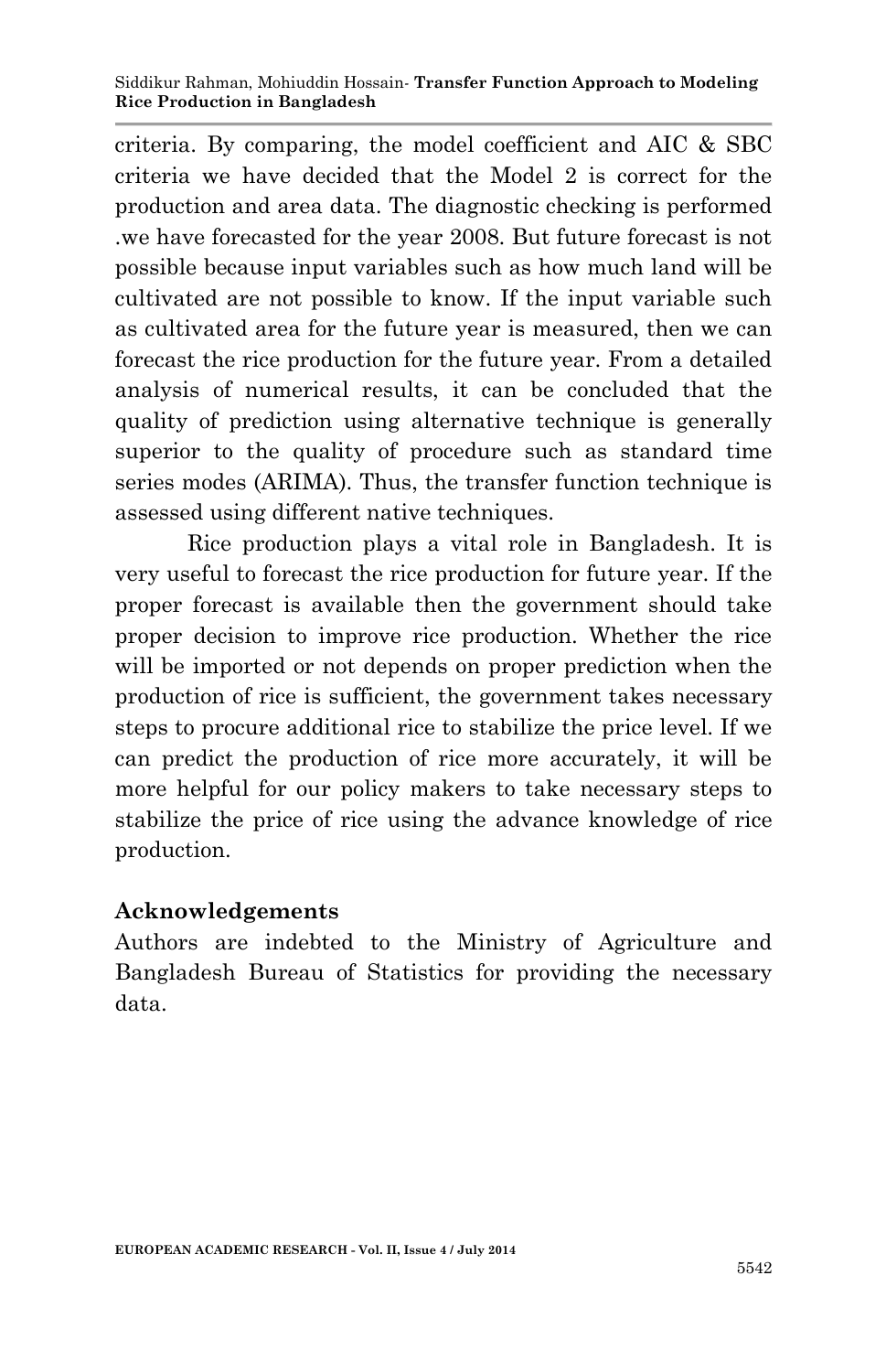#### **REFERENCES**

- Akaike, H. 1974. "A New Look at the Statistical Model Identification." *IEEE Transaction on Automatic Control*. AC-19: 716-723.
- Ahmed, R. and Hossain, M. 1990. "Developmental impact of rural infrastructure in Bangladesh." Research Report No. 83. International Food Policy Research Institute, Washington, D.C.
- Box G. E. P. and Jenkins, G.M. 1976. *Time Series Analysis: Forecasting and Control.* Revised Edition, San Fransisco: Holden -Day.
- Brocklebank, J. C. and Dicky, D. A. 2003. *SAS System for Forecasting Time Series*. Second Edition. North Carolina: SAS Institute Inc.
- Coelli, T. 1996. FRONTIER Version 4.1, "A Computer Program for Stochastic Frontier Production and Cost Function Estimation." Department of Econometrics, University of New England, Armidale, NSW.
- Coelli, T., Rao, D.S.P., and Battesse, G.E. 1998. An Introduction to Efficiency and Productivity. Analysis. Boston: Kluwer Academic Publishers.
- Choi, Byoung Seon. 1992. *ARIMA Model Identification*. New York: Springer- Verlag, 129-132.
- Granger, C.W.J. and Newbold, P. 1976. "Forecasting Transformed Series." *Journal of the Royal Statistical Society*. Series B 38: 189-203.
- Lii, K- S. 1985. "Transfer Function Model Order and Parameter Estimation." *Journal of Time Series Analysis* 6: 153-169.
- Liu, L.-M. and Hanssens, D.M. 1982. "Identification of Multiple – Input Transfer Function Models." *Communications in Statistics*. A. 11: 297-314.
- Russell, N. and Young, T. 1983. "Frontier Production Functions and the Measurement of Technical Efficiency." *Journal of Agricultural Economics* 34: 139 – 149.